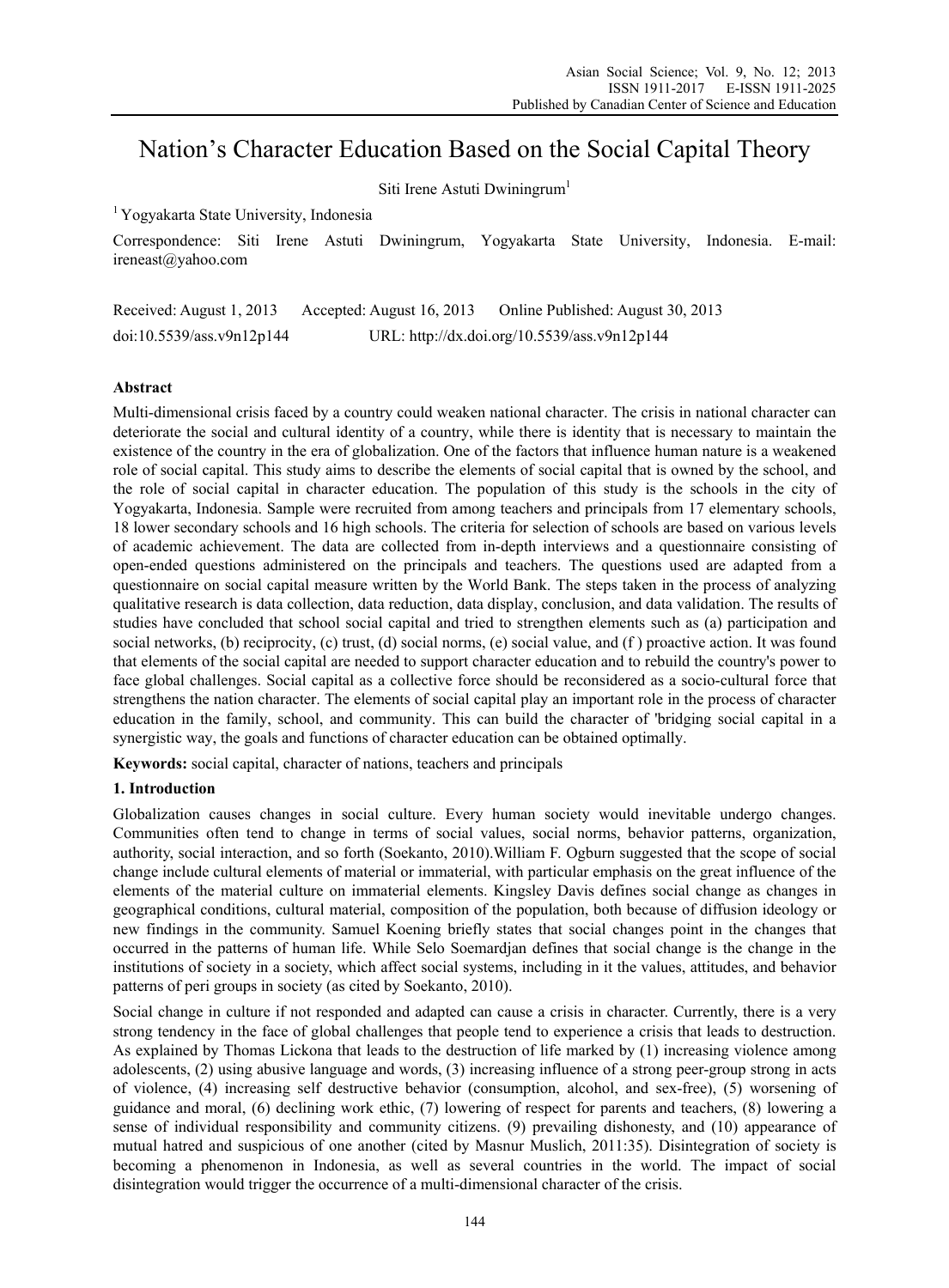Character crisis is a social phenomenon that occurred in the majority in the world. Many of the factors that caused the crisis occurred in tandem with the changing character of the community. For Indonesia crisis character as defined by Gede Raka (2007: 4-6 as cited by Dwiningrum 2010: 51 ), among others: a) perceiving that existing natural resources as equivalent to wealth of the nation whereas the natural resources should be treated by a process that requires human intelligence. Without the intervention of human intelligence resources still have no or low value, but it can be a source of disaster; b) economic development is too focused on physical capital. Measures of success that we are proud of the development of even more of a large part of physics that ignores the expansion of the non-physical capital, or capital materialized or virtual capital, such as the intelligence level of the people, the development of national character, which thus became the main focus of the economic development of nations in world; c) decrease in idealism and increase in pragmatism. The tendency to prioritize short term economic outcomes have made part of the community to be caught up in the pragmatism of overdoses, and then get stuck in attitude or behavior 'purpose justify the means'. When idealism is no longer important, many people believe that honest people cannot thrive economically, d) Less successful people learn from the experience of their own people.

Character crisis occurs in all nations, so that efforts to overcome the crisis character indeed are the responsibility of the citizens within the country and between countries in the era of globalization. Problems in socio-culture in the era of globalization are triggered by technological developments that occur ahead of the people that the effects of changes spread very fast in the society. Social disorganization and social conflict become a social phenomenon that occurred in the country and between countries in the global era. Social harmonization is becoming more difficult to create as there are differences in interests in the global community. Conflict of interests happens at all levels of life such as family, school, work and society. The social reality is that the community is facing with differences which are growing sharply and the energy needed to build the strength of the nation is getting weakened by the problems in life. Education is expected to play a role to strengthen and rebuild social values, as well as and reorganize various social interests in overcoming the crisis caused by social disorganization. In such event, character education is hoped to expand the potential of human resources which is needed to develop the progress and quality of life of the people.

Character education is expected to overcome the crisis that occurred in the character of the global community and play a role in developing human potential optimally as well as develop patterns of thought and behavior of students who are responsible for the conduct of social roles in the family, society and citizens. In such event, the principles of character education have been carried out in the practice of formal education, non-formal and informal applicative expected to be applied in the life and national character education. Government policy is widely applied in the management of national character education, as that occurred in Indonesia. Character education efforts are legally-organized as formal education strategic plan 2010-2025. As national character is reflected in national policy development, national character in term of the macro scale and micro scale is described as cooperation in the process of national character education as follows:



Figure 1. Macro context of character education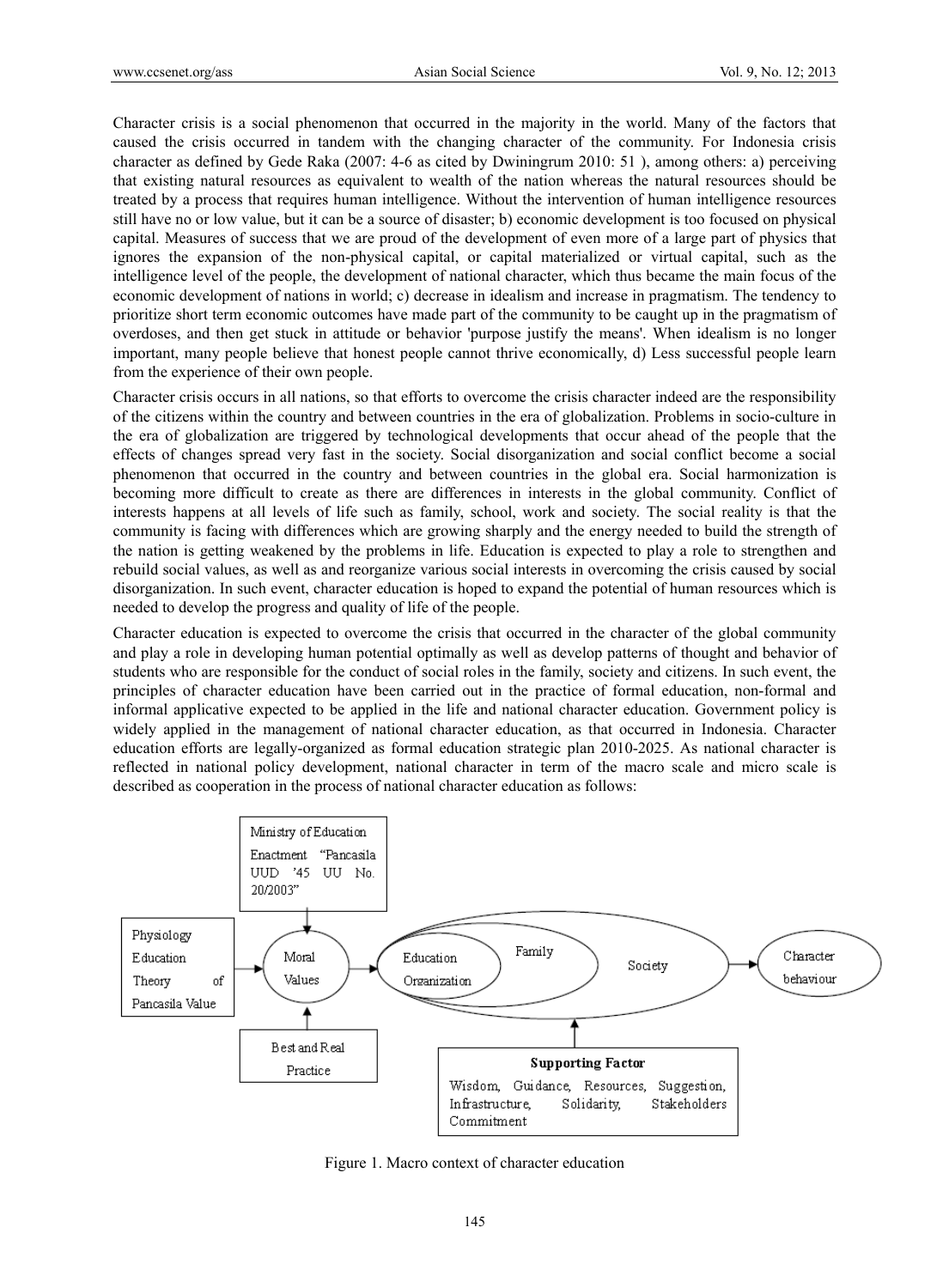Chronology of the national policy on education nation's character proves that character issues must be addressed jointly by all members of Indonesian society. In addition, character education must be done with a holistic and contextual approach for maximum results. As explained by Dwiningrum (2011) as problem is a structural crisis of character, character education should be done in a holistic and contextual manner. Structurally meaningful character of the Indonesian nation building starts from the family, school, community and country. The model developed is an attempt to make character education in a holistic manner involving aspects of "knowledge, felling, loving, and acting" (Ratna, 2005: 2). While the contextual aspects related to the core values necessary to form the character of the nation's power began to be internalized at every level of society. With a holistic approach and contextual can shape the character of people in all walks of life. As explained by Thomas Lickona (1991) who defines the nature of the character as a person in response to the moral situation, which is manifested in concrete action through behavioral conditioning, honest, responsible, respectful of others and other glorious character. As expressed by Aristotle as closely related to the characteristics of habit or custom made continuously. So the concept is built on this model is the habit of the mind, habits of the heart and habit of the hands (Ratna, 2005: 1; Dwiningrum, 2011).

Character education is designed and developed by different governments differed between countries. For Indonesia, character education has been designed within the framework of macro and micro. However, the crisis is not only based on the character of the government's policy on education of character, but which must be considered is the socio-cultural approach that character education process to resolve the crisis that has occurred in the level of people's lives, the social capital approach.

Social capital is an important element that is expected to help to overcome the problem of the crisis of character in the socio-cultural perspective. Social capital in the social life, but the power of social capital is not the same in every level of society. Social capital can be mapped back as the collective energy that can move people's participation in building the consciousness of the life of nation and state in the global era. Social capital can be reinforced in education in the family, school and community by strengthening the basic elements of social capital by building social synergists. In this paper will be presented in two main points namely how social capital can play a role in the education of the nation's character?

## **2. Social Capital and Character Education**

In public life where there is a very strong trend, the role of social capital weakens. Social capital is a very important aspect in the life of nation building and social citizenship. Social capital has become an interesting area of study because social capital is a resource that can be seen as an investment to acquire new resources. As is known that something is called resources is something that can be used for consumption, saved, and invested. Resources used for capital is called investment. Dimensions of social capital are quite extensive and complex. Social capital differed with other popular terms, namely human capital. Human capital refers to more individual dimensions such as power and skills possessed by an individual. Social capital places more emphasis on the potential of the group and the patterns of relationships between individuals within a group and between groups with a focus on social networks, norms, values, and trust among the members of the group and was born from a group norm of social capital has an important role in build national character, because the character of a nation is determined by the existence of the state in maintaining a culture of true identity. The community is confident that cultural identity has an important role and is largely determined by the ability of its people in maintaining their social capital.

The term social capital was first used by Hanifan (Tjip de Jong, 2010) which represents the term as a property of the local community based on noble desires, associations, sympathy, and social relationships (Hanifan,1920 in Tjip de Jong, 2010). Hanifan described social capital as a resource that can be used to increase the glory of a local community (Smith, 2005). In the use of the phrase social capital, there is no reference made capital refers to the meaning usually, except in the figurative. Hanifan refers to social capital as:

Those tangible substances that count for most in the daily lives of people: namely goodwill, fellowship, sympathy, and social intercourse among the individuals and families who make up a social unit. The individual is helpless socially, if left to him. If he comes into contact with his neighbor, and they with other neighbors, there will be accumulation of social capital, which may immediately satisfy his social needs and which may bear a social potentiality sufficient to the substantial improvement of living conditions in the whole community. The community as a whole will benefit by cooperation of all its parts, while the individual will find in his associations the advantages of the help, the sympathy, and the fellowship of his neighbors (Tjip de Jong, 2010).

Loury (Tjip de Jong, 2010) uses the term in the context of social capital as a form of criticism of the neoclassical theory of racial income inequality and the implications for policymakers. Loury argues that orthodox economic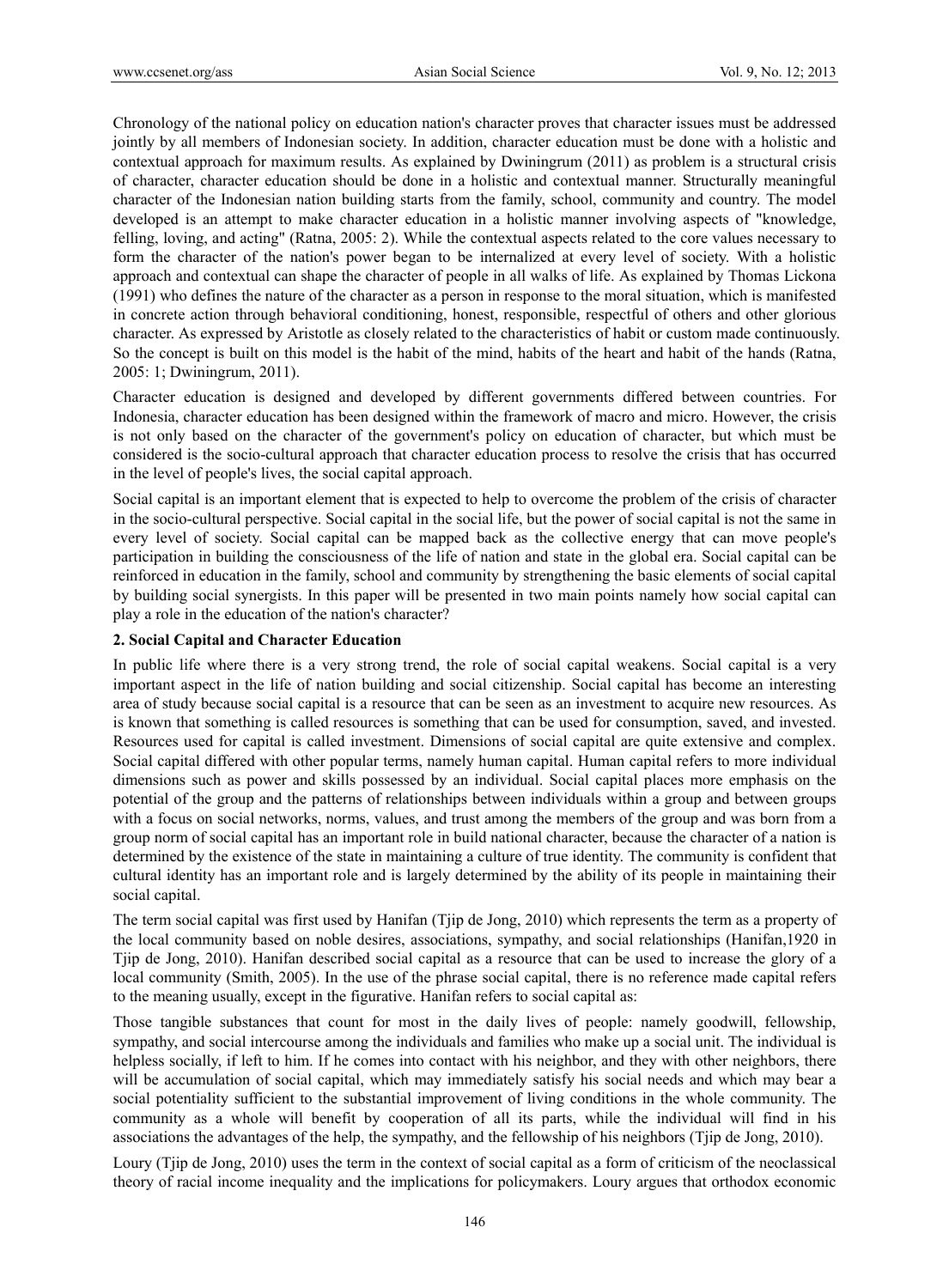theories are too individualistic, focus exclusively on individual human capital and the creation of level playing field for competition based on the skills (Portes, 1998 cited by Tjip de Jong, 2010). Equal opportunity programs will not reduce racial disparities. This could go on forever as described by Loury, that first black parents because of poverty will be sent to their children in the form of material resources and lower educational opportunities. Second, the social context in which individual maturation occurs and individuals can achieve competency. Loury's (1977) study as cited by Tjip de Jong (2010) captured the differential access to opportunities through social relationships for minority youth, but there is no systematic relationship to remedy other forms of capital (Portes, 1998; Tjip de Jong, 2010)

Social capital is understood to include virtually everything relating to embedded social: from the help of neighbors to civic morality to global world community. Despite the undeniable progress in theoretical specification, implementation methodology, and empirical application of this concept, understood as social capital remain essentially unchanged. The following contribution runs from the assumption that the inaccuracies in the use of the concept is generally the result of a different conceptual approach that is social and resource control over social relations. The second aspect of reality can be interconnected. Differences between individuals are more 'as opposed to a more' collective 'social capital. Classic definition of the term has included this double nature, Pierre Bourdieu, for example, considers social capital as the sum of `actual or potential resources associated with long-lasting relationship proprietary mutual acquaintance and recognition '. This means that the individual can invest for mutual benefit. Robert Putnam, on the other hand, the working conditions of its contribution to democracy, likened more to the distribution of social capital and collective norms binding and bridging the colony if separated, the result of lower transaction costs and thus benefit all people individually, including their that do not invest in it. In this view, `community` is `social capital 'conceptual cousin. This mix of individual and collective aspects of social capital is expressed most clearly by the definition proposed by James S. Coleman. According to Coleman, social capital is `not a union, but a variety of different entities having two characteristics in common. They all consist of some aspect of social structure and they facilitate certain actions of individuals who are in structure '(Coleman, 1990; Dario Castiglione, 2008: 24). The difference between individual and collective aspects of social capital becomes clear when examining specific resources and benefits provided by the client and the network. At least there are six special distinguished forms of social resources:

- a) access to information and certain types of social life through relationships;
- b) readiness to be honest in order to risk with other actors;
- c) Production support, assistance, solidarities;

d) the availability of social control and a certain level of concern for the fate and actions of other members from around the network;

- e) belief in climate networks, such as between colleagues from research institutes;
- f) The validity norms, values, and morality in a group, organization, community.

This concurs with the analysis developed by James Coleman which was discussed further by Pierre Bourdieu and popularized by Robert Putnam. According to James Coleman (1990), the results of his studies on youth and schooling defines the concept of social capital as a variant of the entity, consisting of a number of social structures that facilitate the actions of the perpetrators, whether in the form of personal or corporation in a social structure. Social capital is inherent in the structure of relationships among individuals. The structure of this network of relations and create a broad spectrum of social responsibility, create a climate of mutual trust, bring information channels, and set the norms and social leery of its members (Hauberer, 2011:249). Coleman's analysis proves that the very important role of social capital in developing strong social relationships in the social structure.

Social relations in the structure of society have a role in developing the nation's cultural identity. In this context, developing the cultural identity of the nation that is to defend the self-esteem of a nation that has a specificity and uniqueness As described by Pierre Bourdieu who emphasized on different aspects of social capital that is required will provide useful support-support, self-esteem and respect of capital often needed if people want to attract clients into positions that are socially important, and that can be a medium of exchange, such as a political career. Social capital is the sum of resources, actual, gathered on an individual or group because of a long-lasting form of networks of reciprocity and recognition of many institutionalized introductions (in John Field, 2010:23).

Social capital needed in shaping the cultural identity of the nation. In reality, the nation's cultural identity is clashed with a global culture that reflects the values that are universal. According to Zamroni (2011), globalization is marked by the increasing economic interdependence, cultural, environmental, social and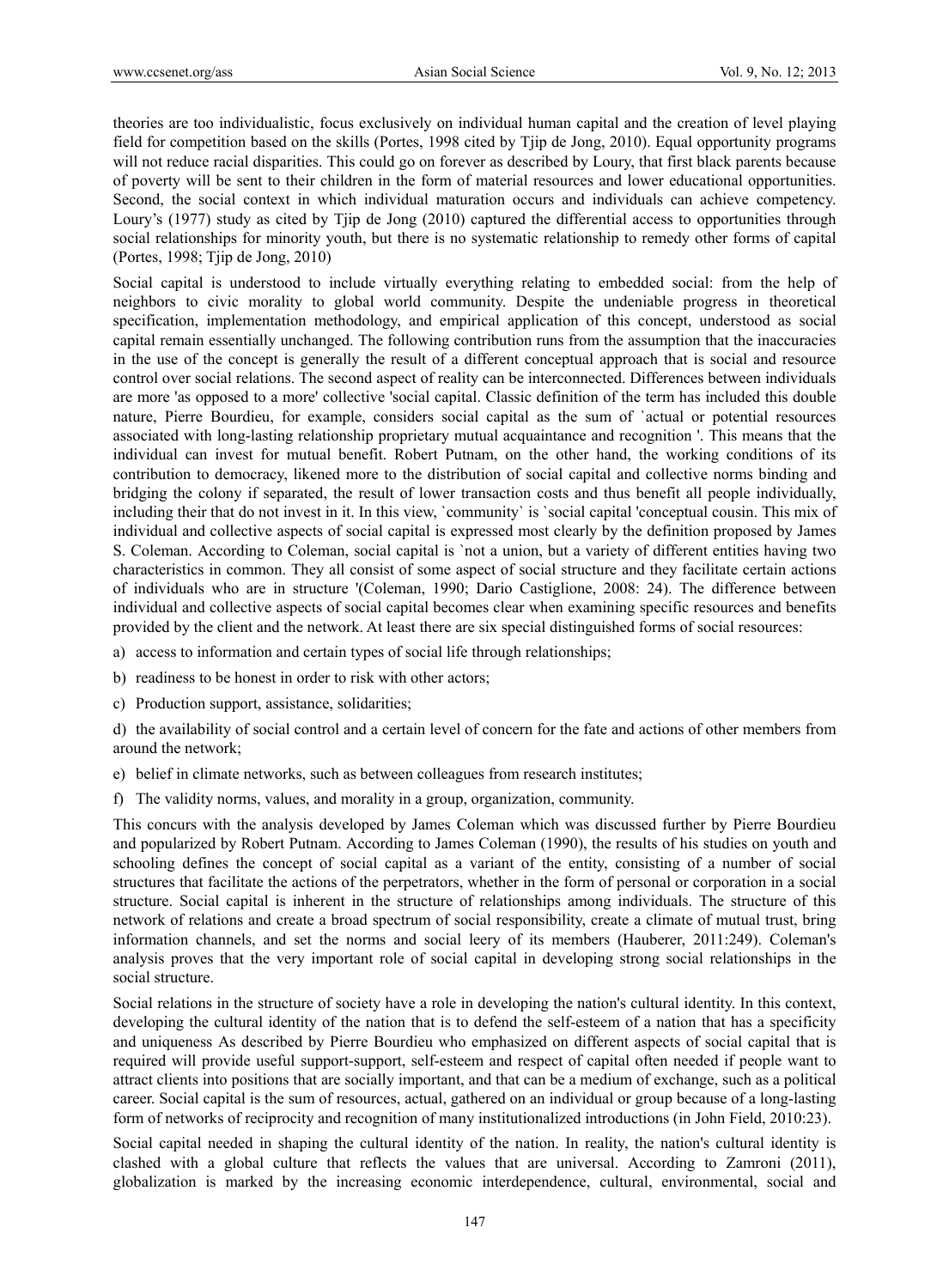cross-country free range, and the emergence of form and process homogenizing tendencies, hybridization and differentiation culture (values, norms, and behaviors community) globally. As the impact of globalization reflects the cultural identity of self-reflection or self-image that every down from our families, gender, culture, ethnicity, and individual socialization process "(Ting-Toomey) increasingly strong, but there is a tendency to melt in a global culture. This situation will result in lowering the national character. That is, people tend character crisis caused by weakening and loss of cultural identity of the nation.

Cultural identity of people who are weak is becoming a social phenomenon, which is caused by the shift of social and educational role of the board in carrying out its social function. Cultural identity is usually formed through three levels namely personal illustrating that in the individual there is something unique; relational level that reflects our relationship with other social-cultural level that reflects the large-scale communities such as race, ethnicity, gender, religion or political affiliation. Cultural identity as a common culture, a group of self-esteem that hide in other things, more superficial or self-esteem that far-fetched, that the people with the same culture and share the same ancestry. In this definition, our cultural identity and common historical experience shows the values of the same culture that gives us, as one, with scenes from the reference and meaning of the static and continuous (Hall, 1993, 2011). The process of cultural identity formation encountered many obstacles, because conflicts continue to occur in the global community. Analysis of the cultural identity of the nation is more focused on the third level ie community level, as it is associated with the formation of national character, but in the process relationships between personal and relational identity formation can not be separated and thus amplified by the availability of social capital.

In this case there are two things that will be analyzed in this paper that is the very character of what is needed by a nation that can maintain the character of the nation, and second how the role of social capital that is required to form a national character. Value is an important element in human life, even becomes the foundation of forming a characteristic behavior. There's a lot of value, developed by the community to form a national character. In particular grand design developed by the Indonesian Ministry of Education (2010), a social psychologist and cultural formation in the individual character is a function of all potential human individual (cognitive, affective, and psychomotor) in the cultural context of social interaction in the family , school, and community and last throughout life. Totalities character configuration in the context of the psychological and the social-cultural can be grouped in the liver, if thought, athletics and though feeling and intention, with the character of the core can be described as follows:

| <b>Cluster Configuration Character</b> | The essence of character                                           |
|----------------------------------------|--------------------------------------------------------------------|
| Heart                                  | Religious, honesty, responsibility, social care, care environment. |
| Mind                                   | Intelligent, creative, fond of reading, curiosity.                 |
| <b>Sports</b>                          | Healthy and clean                                                  |
| Feelings and intention                 | Care and collaboration                                             |

According to Thomas Lickona (1991: 53-62), character education should pay attention to three components namely: Knowing morality, moral feeling and moral action, in which the cover the following aspects:

| Moral Knowing |                             | Moral Feeling |                  | Moral Action |            |
|---------------|-----------------------------|---------------|------------------|--------------|------------|
|               | Moral Awareness             | ٠             | Conscience       |              | Competency |
|               | Understand the moral values | ٠             | Self-esteem      | ٠            | Wants      |
|               | Taking Perspective          | ٠             | Empathy          |              | Habit      |
|               | <b>Moral Reasons</b>        | $\bullet$     | Loving kindness  |              |            |
|               | Decision                    | ٠             | Control yourself |              |            |
|               | Self-knowledge              | ٠             | Humility         |              |            |

Configuration developed in character education as a result is determined by a highly dynamic process of socialization in order individuals, families and communities. In the context of community life that occurs more complex because there are many variants to be influential in the process of social interaction in character education. In practice many strategies and programs selected for character education process at all levels of education, as is the case with learning experiences, structured learning experiences, life situation etc. persistence. However, variations in the education process are determined by the role of social capital.

Social capital needed in the process of character education for social interaction requires social energy to be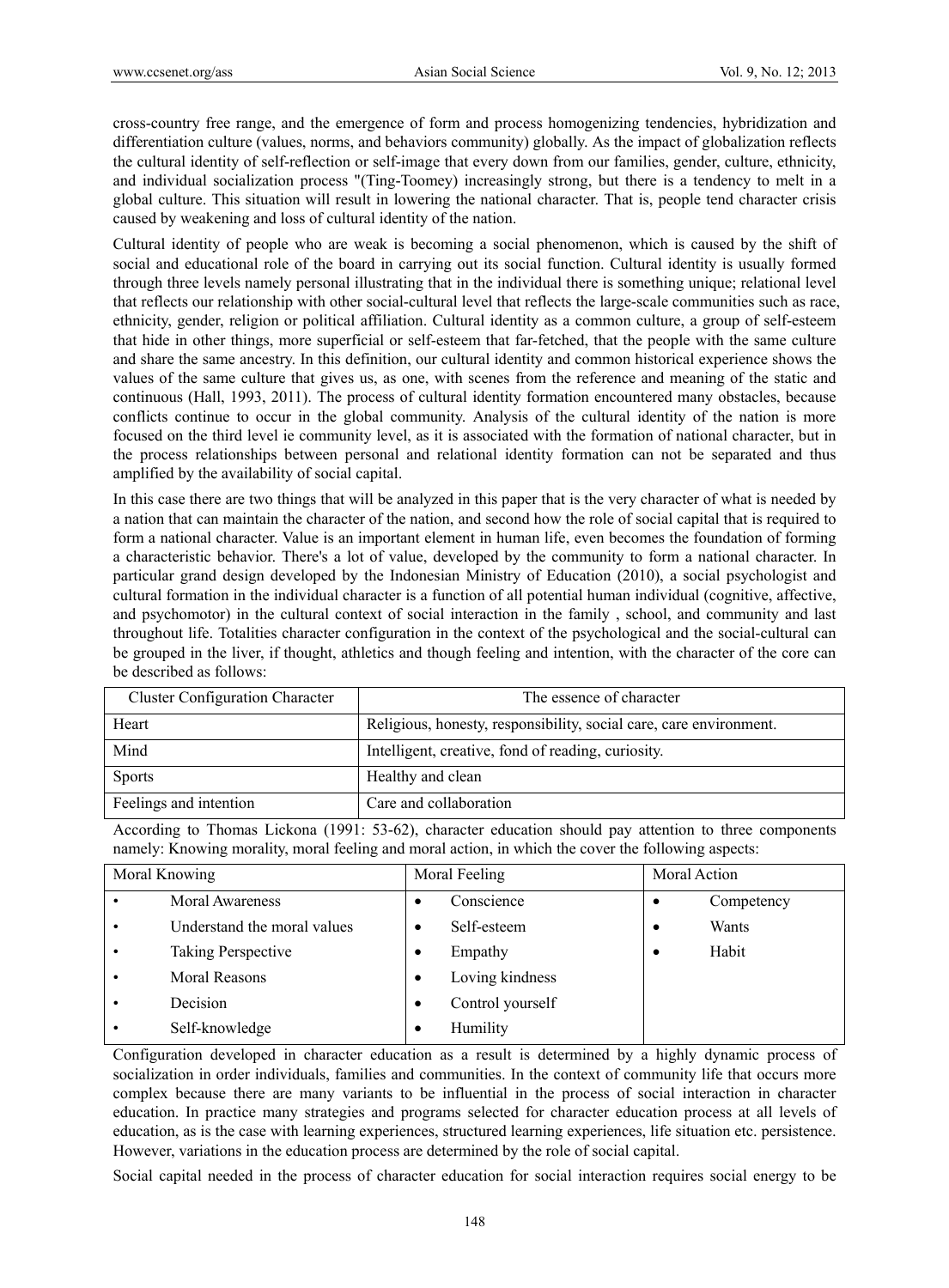successful character education purposes optimal in macro or micro scale. Social capital needed in character education by expanding the elements of trees in social capital should be understood by all citizens of the community. As explained by Nan Lin on the concept of social capital in relation to the various important aspects of human life. According to Nan Lin, Social capital is rooted in social networks and social ties and understood as resources embedded in a social structure which are accessed and / or mobilized in actions aimed at. Thus, social capital contains three components: structure, opportunity or accessibility through social networking, and action (Lin, 2004: 40). In the context of character education, the social capital is needed in developing community structures, social networks and shaping the behavior of character.

Nan Lin explains that the actor accesses to social capital, through interaction, to promote purposive action. Thus, the nature of accessible resources embedded in the interaction becomes important in the analysis of purposive action and social interaction patterns. This can present the hypothesis of action and interaction typology. Two types of interaction that is relatively homophilous, where partners share the same resources, and the interactions heterophilous, where partners share different resources. (Lin, 2004:48).

Social capital in the process of character education can pass by the interaction of nature and heterophilous homophilious. Differences will bring effectiveness to achieve the purpose of character education. In addition, the nature of social interaction will affect the strength of the elements of social capital that is owned by the community. In addition to the main-forming elements are also other elements of social capital formation that is also not less important role. These elements can be considered as a condition of adequacy or sufficiency from forming or awakening power of social capital in a community. As for the elements in question is (Riza, 2006: 9-16): (a) participation in social networks, (b) the interchange of kindness or reciprocity, (c) inter-faith or trust, (d) social norms, (e) social values, and (d) the proactive action. Mapping the social capital associated with the element of playing this game of social capital. Analysis of the role of social capital is built based on objective analysis and critical thinking.

This is the case, between the capital element of the inter-related with others. To understand the principal elements of social capital needed in character education, character education process will not only focus on the determination of the character values only, but more important is the strengthening of social capital at all levels of society, so that social interaction that occurs in the process of character education can run more optimally realize the goal of character education (Sahid Hamid Hasan et al, 2010:7) and the main function of character education (Zubaedi, 2011: 18).

| The purpose of Character Education                                                                                                                                              | Primary Function of Character Education                                                                                                                                                                                                                                                                            |  |  |  |
|---------------------------------------------------------------------------------------------------------------------------------------------------------------------------------|--------------------------------------------------------------------------------------------------------------------------------------------------------------------------------------------------------------------------------------------------------------------------------------------------------------------|--|--|--|
| 1. Develop potential heart / conscience /<br>affective learner;                                                                                                                 | 1. Develop and expand students' potentials so well thought out,<br>good hearted, and well behaved in accordance with the                                                                                                                                                                                           |  |  |  |
| 2. Develop habits and behavior of the<br>students is commendable and in line with<br>universal values and cultural traditions;                                                  | philosophy of Pancasila;<br>2. Improve and strengthen the role of the family, the education<br>unit, the community, and the government for them to participate<br>and take responsibility in developing the potential of citizens and<br>the nation toward the development of an independent nation, and<br>peace; |  |  |  |
| 3. Instill a spirit of leadership and<br>responsibility as the next generation of<br>learners race:                                                                             |                                                                                                                                                                                                                                                                                                                    |  |  |  |
| 4. Develop students' ability to be an<br>independent man, creative, and national<br>vision;                                                                                     | 3. Sorting out your own race and culture filtrate culture of other<br>races that do not fit with the character values of a dignified<br>nation.                                                                                                                                                                    |  |  |  |
| 5. Develop within the school as a learning<br>environment that is peaceful, honest, full of<br>creativity and friendship, and with a high<br>national feeling and full strength |                                                                                                                                                                                                                                                                                                                    |  |  |  |

If analyzed from the description above that in reality, the purpose of character education to this day still has not managed to set the maximum, so that no single character education functions according to what is prescribed by the impact government is still the question of the emergence of various races crisis. Therefore, character education process should continue on dynamic, ongoing and continuous in the individual, is engaged in social life. Socialization and internalization of character values continue to be done by the family, school and society in accordance with the strength of social capital. In this case the dimensions bonding social capital and bridging social capital cannot be separated in the process of character education. Bonding social capital tend to have the strength and goodness in cooperation between members of a particular group, do reciprocal social interactions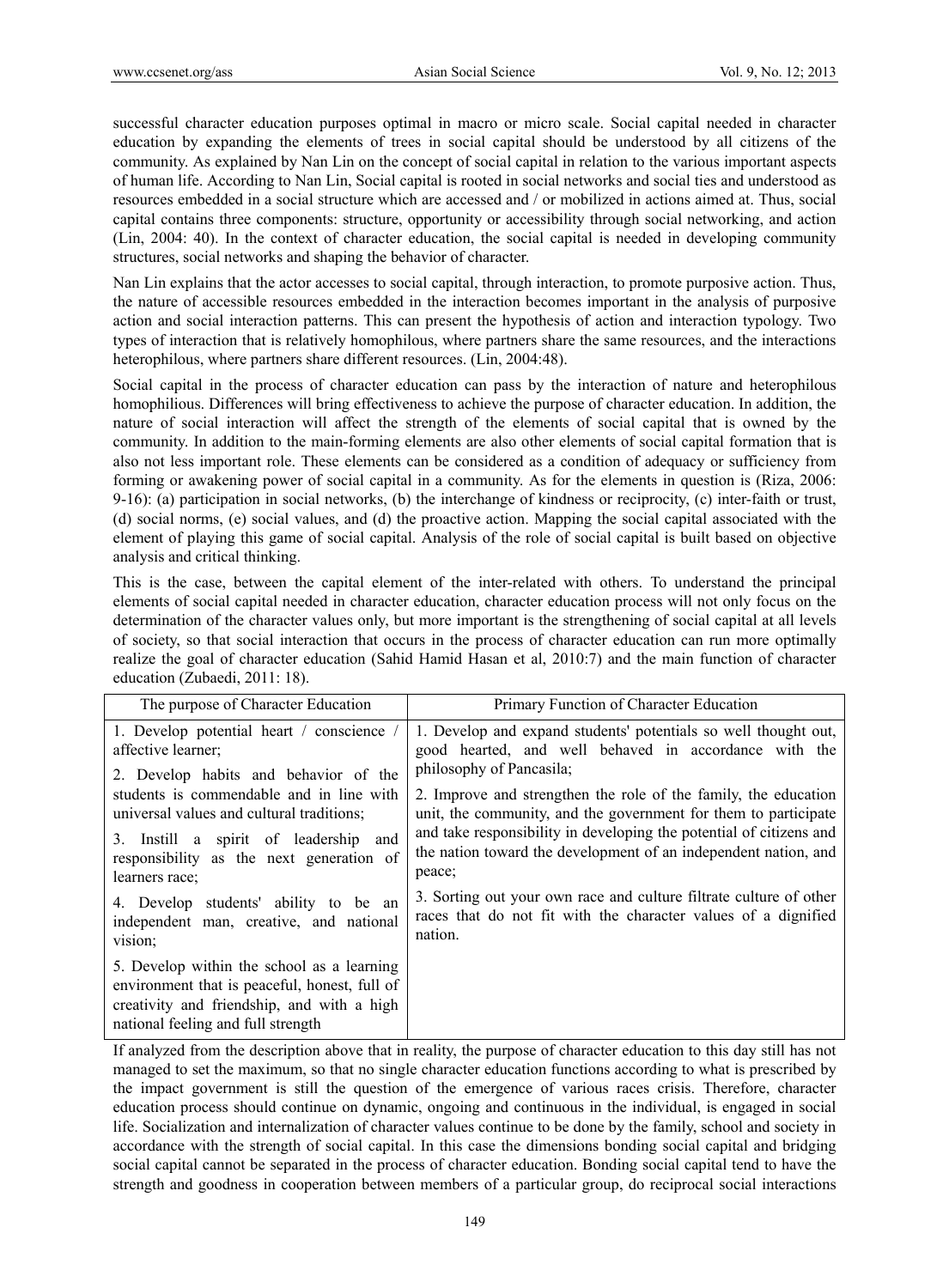between individuals such as teachers, students, parents and in order to mobilize its members in the context of social solidarity to develop critical consciousness about the crisis of character . On the other hand, bridging social capital can mobilize broader identities and reciprocity are more likely to grow in accordance with the principles of character education that can be universally accepted (Riza, 2006:31). In the context of character education will work very well if the bridging social capital in more movement to exert pressure on the dimensions of "fight for" the search for answers leads to joint to solve the problems faced by the group or problem related to the effort to overcome the crisis of character over powered by all community level, so that the effect of the strengthening of social capital positip really much felt by all members of society alike are struggling in building national character. While social capital is sometimes unclear, because colored by the spirit of "fight againts" that is fighting back against the threat form the symbol of the possibility of collapse and traditional beliefs of the group. In this group, the dominant behavior is simply a sense of solidarity making. For this reason, the character education necessary to build bridging social capital, as judged capable of bridging social capital contribute to the development and advancement of community strength (Riza, 2006: 32). This is very important, because the process of character education can be formed by bridging openness, have a flexible network, tolerant, allowing to have an alternative answer and problem solving crisis character, accommodating, tend to have an altruistic attitude, humanistic, and universal in developing character education strategy.

## **3. Research Purpose**

This study aimed to describe the elements of social capital in the school according to school principals and teachers view. This study was conducted to determine how social capital influences the national character education.

#### **4. Methodology**

Population studies are schools in Municipality of Yogyakarta, Indonesia. Study sample are school principals and teachers from 17 elementary schools, 18 junior high schools, and 16 high schools. Schools are selected based on criteria that are derived from a variety of school-level academic performance capabilities. -Descriptive study with a qualitative approach. Data were collected by in-depth interviews and fill out a questionnaire that asks open to the principal and teachers of social capital from written questionnaires by the World Bank about the measurement of social capital.

The first step in the process of data analysis is data collection in the field. Second, data reduction means making inclusion, choose a tree matters, focusing on the important stuff, finding themes and patterns, and throw it deems necessary. Third, after the data reduced, further analysis step is display of data. Catering direct data so that data reduction results organized, structured in pattern making it easier to understand. Data presentation can be in the form of a narrative description, chart, relationships between categories, flowcharts, and others like it. Fourth, draw conclusions based on the findings and verify the data. Preliminary conclusions presented is temporary and will be changed when found strong evidence that supports the following data collection. The next step, the data is interpreted according to the purpose of the study. The result is shown in this paper is part of research on mapping social capital in schools in Yogyakarta done together Suyata and Sadiq A. Kuntoro (2011). In the process of data analysis based on these findings early, so the results of this study have not been reached on the final form of conceptualization, because still required some research to do critical dialogue with the theories of social capital.

#### **5. Results and Discussions**

Analysis of data on social capital owned by the school at the elementary, junior proved that social capital is owned by the dynamic nature of the school. This corresponds to the strength of social capital are likely not the same school, because social capital is a resource that can be viewed as investment for new resources. As you know that something called resources is something that can be used for consumption, saved, and invested. Resources used for capital investment called.

Dimensions of social capital are quite broad and complex. Social capital at school more emphasis on the potential clusters and patterns of relationships between individuals in a group and inter-group with spatial attention on social networks, norms, values, and beliefs that come from peer group members and a norm group. Forming elements of social capital important role of school as a condition of adequacy or sufficiency to which elements are (a) participation in social networks, (b) the interchange of kindness or reciprocity, (c) social norms, (d) social values, and (e) the proactive action. (Riza, 2006).

Results of the research concluded that there is a tendency of social capital is stuck in school life. Schools generally have the potential of social capital but not developed optimally, so the effect of the existence of social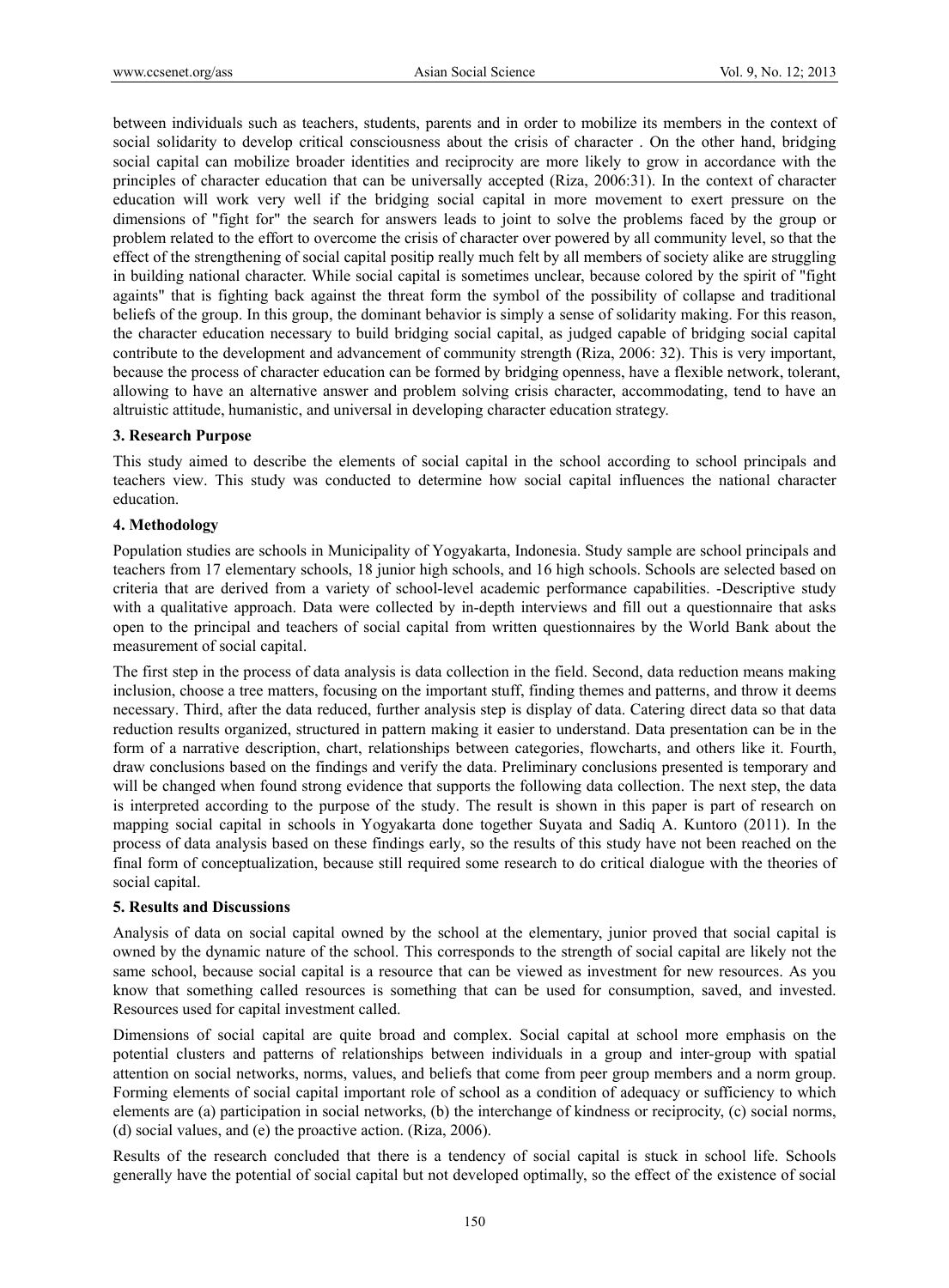capital has not been evaluated as an important part of the proponents of social capital improvements. In fact there is a strong tendency that the school already understands the existence and role of social capital for improvement of school quality. Strengthening social capital can be done subconsciously by all components of the school community who have mutual agreement that social capital is a very important aspect and the need to improve quality of education, and as a force for shaping the character of the nation. Consensus is built based on mutual awareness that social capital functions as a source of social control, as a source of family support and as a source of extra-profits through family networks (Portes, 1998 in Nan Lin). What is conveyed by Portes prove that the school social capital is necessary to create an environment that can develop an effective school culture for personal development resources that character. In that case, the school has an important role in personal and social development of students and intellectuals as part of the cognitive process of character formation of students.

In such event, the school program was designed on the basis of specific curricula, programs extracurricular require social capital in the process, because students generally have not understand the effect of the learning process or presence in a community or group will have an impact on the ability of students to develop a relationship and social network later in the day. On the other hand, social capital needed in the emotional development of students, particularly to developing a sense of, well, a sense of confidence. The question faced by schools is to overcome the exclusivist tendencies that weaken the strength of social capital measured. Another thing that faced by schools in developing social capital is the decision of the school that gives students the doubt on late for school, absences and less able to follow the normal learning activities due to lack of awareness of the importance of being social relations in various occasions.

In particular the results of this study concluded that the elements of social capital that is owned by the school can be summed up as follows:

| Element of school social<br>capital | description                                                                                                                      |  |  |
|-------------------------------------|----------------------------------------------------------------------------------------------------------------------------------|--|--|
| Participation<br>in<br>social       | • Improve school life                                                                                                            |  |  |
| networks                            | • There is consultation with all members of the                                                                                  |  |  |
|                                     | • Autonomous schools are strong enough compared to $\neg$ outsiders.                                                             |  |  |
|                                     | • Members have the right to choose a leader                                                                                      |  |  |
|                                     | • The main sources of funding from outside the local community                                                                   |  |  |
|                                     | • Have access to information                                                                                                     |  |  |
|                                     | • Creating social networks is not limited to the same social class.                                                              |  |  |
| Exchange of kindness                | • Provide services to its members                                                                                                |  |  |
|                                     | • Build the interaction with other schools that have similar goals                                                               |  |  |
|                                     | • Sources of expertise or the most important advice is received from the<br>membership                                           |  |  |
| Trust                               | • Ability to learn from each other and trust each other.                                                                         |  |  |
|                                     | • Build togetherness in the distinction.                                                                                         |  |  |
| Social norms                        | • The level of security sufficient criminal acts or violence                                                                     |  |  |
|                                     | • There was togetherness and the familiarity of the school community                                                             |  |  |
|                                     | • Respect the distinction-a distinction there.                                                                                   |  |  |
| Social values                       | • The neighborhood is quite peaceful with no violence.                                                                           |  |  |
|                                     | • Teachers and principals are by and large feel quite happy,                                                                     |  |  |
| Proactive actions                   | • The mass media is necessary for the social networking media as a source of<br>information on the process of social interaction |  |  |
|                                     | • Has the power to make decisions been largely able to turn his life around?                                                     |  |  |
|                                     | • Many attended a meeting with the village board / environment or public<br>meetings                                             |  |  |

Table 1. Role of social capital in character education

Sources: compiled from the primary data, 2011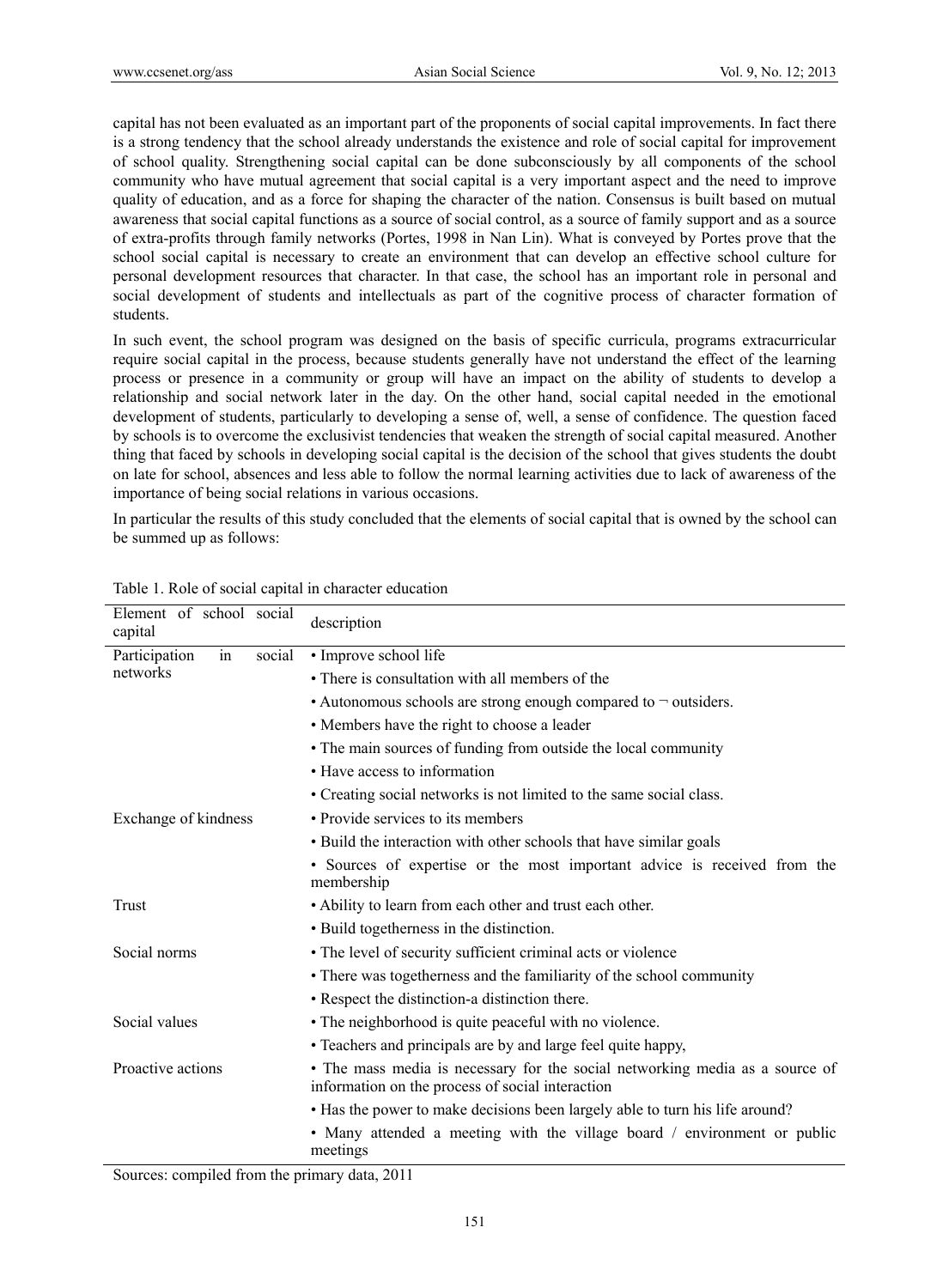Exposure data on social capital tend meaningful that is already embedded in school life. Even schools in general have the potential of social capital but not yet developed, so that the effect of the existence of social capital has not been considered as an important part of the process of improving the quality of school support, in particular to support the process of character education.

Nevertheless, the school continues to strengthen social capital with some important steps that starting from the strengthening of the elements of social capital that is owned by the school, the first of more to participate in various social networking revamp its existence as an educational institution that is trusted by the community to develop the potential of students as a source of personal power that is able to share in the local community or school community (participation and social networks), the second condition *heterophilious* interaction to exchange the good for students to develop social resources (reciprocity), third, build a culture of schools to maintain order and social discipline (social norm), fourth, instilling trust and confidence and responsibility and cooperation as an important capital to strengthen social capital, fifth on the all stakeholders to develop the ability to act proactively in response to the changes that continue to occur. In addition, the results of this study also concluded there that the same trend, namely teachers and principals of elementary schools, junior high schools attend more board meetings with village / neighborhood or other public gatherings. They more frequently perform routine activities in their villages rather than respond to common issues that are under consideration. The reality that describe activities that tend to do more towards social activity that strengthen social capital, compared with more individual activities. Other measures undertaken by the school is building students' motivation to perform better appreciate the association with individual distinction in building social cohesion through collaboration and a strong belief among students in maintaining and sharing common goal. Furthermore, social capital for the underlying qualities of the school improvement process moves from the social interaction that develops learning activity able to motivate all the basic needs of science students according to its own needs, by developing a strong association to unite the spirit of togetherness in improving student achievement to be used as part students as a means to build a united front in dealing with the problems of life, especially in the face of a crisis of character.

The research results proved that strengthening social capital can be done by all components of the school community who have an agreement that social capital is a very important aspect of character education and necessary for the nation. This is in line with the opinion of the Portes (1998) built that agreement based on mutual awareness that function of social capital as a source of social control, as a source of family support and as a source of benefits through extra-family network. What was delivered by Portes prove that for school social capital is needed to create an environment that can build an effective school culture for the development of students' personal resources. In this case the school has an important role in students' personal and social development as well as intellectual cognitive process of character building of students.

Similarly, the school program is designed on the basis of specific curricula, programs extracurricular require social capital in the process, because students generally do not understand the effects of the learning process or presence in a local community or group will have an impact on students' ability to build relationships and social networks in later on. On the other hand, social capital needed in the emotional development of students, in particular to build a sense of belonging, well-being, self-confidence. Problems experienced by schools is to overcome the tendency to exclude which assessed weaken the power of social capital. Another thing that is faced by the school in building social capital is the decision of the school authorities to punish the students who are late to school, absences and less able to follow the normal learning aktiviti due to the lack of consciousness of the importance of social relationships in a variety of occasions.

Social capital is needed in the formation of national character. Synergists between the role of family, school and society determine the role of strengthening social capital. Social capital is owned by the school is not enough to build the nation's character. Therefore, social capital must be developed comprehensively in national life who appreciates the power of localities. Based on these results, it should be constructed conceptually understanding holistic and structural in character education in the nation's social capital perspective can be described as follows (Dwiningrum 2012):

Based on the analysis of the characters and elements of social capital, the role of social capital in the character education can be described as follows: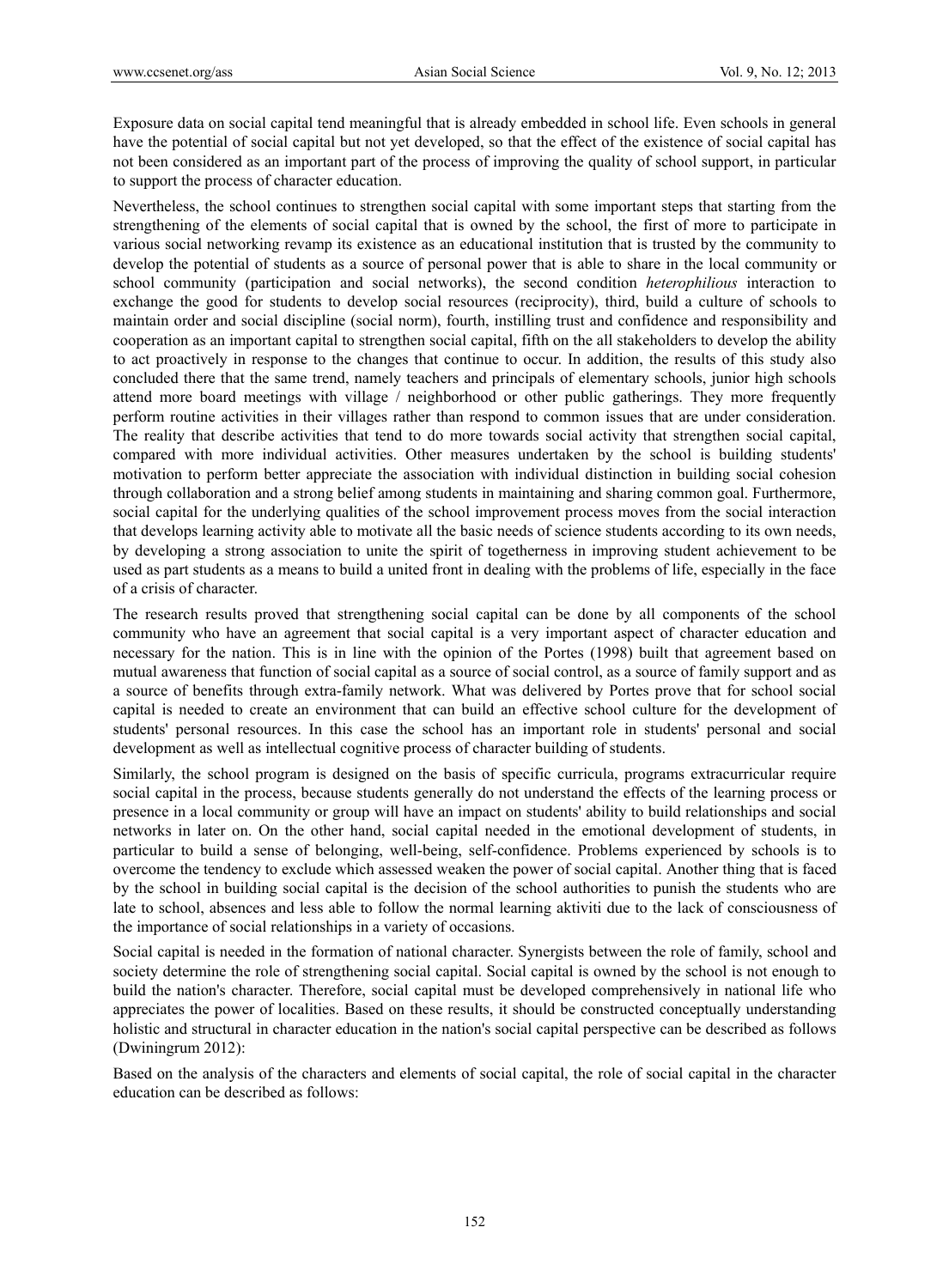#### Table 2. Role of social capital in character education

| Element of     | <b>Character Education</b>                                                                       |        |                                                                                                   |  |  |  |  |  |
|----------------|--------------------------------------------------------------------------------------------------|--------|---------------------------------------------------------------------------------------------------|--|--|--|--|--|
| social capital |                                                                                                  |        |                                                                                                   |  |  |  |  |  |
|                | Family                                                                                           | School | Community                                                                                         |  |  |  |  |  |
| participation  |                                                                                                  |        | Character education requires social capacity able to build associations and social networks       |  |  |  |  |  |
| social<br>and  |                                                                                                  |        | are capable of forming pattern synergist relationship between families, schools and               |  |  |  |  |  |
| network,       | communities to develop the principle of voluntarism, equality, freedom, and behavior or          |        |                                                                                                   |  |  |  |  |  |
|                | civility to achieve character education goals.                                                   |        |                                                                                                   |  |  |  |  |  |
| reciprocity,   |                                                                                                  |        | Character education requires reciprocal patterns constructed by a high level of social            |  |  |  |  |  |
|                |                                                                                                  |        | awareness, mutual help and mutual respect to the social relations that occur in families,         |  |  |  |  |  |
|                |                                                                                                  |        | schools and communities to function character education can build the nation's character.         |  |  |  |  |  |
| trust          |                                                                                                  |        | Character education is in dire need of confidence (trust) in the process of social interaction in |  |  |  |  |  |
|                |                                                                                                  |        | an individual level, the level of social relations and social systems level. Social relationships |  |  |  |  |  |
|                | that are built based on a pattern of mutually supporting actions for the purpose of building the |        |                                                                                                   |  |  |  |  |  |
|                | nation's character.                                                                              |        |                                                                                                   |  |  |  |  |  |
| social norm    | Character education requires social norms play an important role in controlling the behavior     |        |                                                                                                   |  |  |  |  |  |
|                |                                                                                                  |        | of character that grew up in the family, school and community. Social norms are necessary to      |  |  |  |  |  |
|                |                                                                                                  |        | stimulate the ongoing social cohesiveness that needed stronger in character education.            |  |  |  |  |  |
| social values  |                                                                                                  |        | Character education is in desperate need of character values that are considered right and        |  |  |  |  |  |
|                | important by all citizens. The values chosen in character education has an important role in     |        |                                                                                                   |  |  |  |  |  |
|                | shaping and influencing the rules (the rules of conducts), and the rules behave (the rules of    |        |                                                                                                   |  |  |  |  |  |
|                | behavior), which is intended to form the cultural patterns (cultural pattern) as a form of       |        |                                                                                                   |  |  |  |  |  |
|                | cultural identity nation.                                                                        |        |                                                                                                   |  |  |  |  |  |
| Proactive      |                                                                                                  |        | Character education is largely determined by the strong desire of the members of the group to     |  |  |  |  |  |
| actions        | participate and be involved in all of the educational process. Proactive behavior determine      |        |                                                                                                   |  |  |  |  |  |
|                |                                                                                                  |        | the success of the process of character education as embodied in the spirit of liveliness         |  |  |  |  |  |
|                |                                                                                                  |        | proactive behavior and a strong concern for always dig up the information needed to develop       |  |  |  |  |  |
|                |                                                                                                  |        | the ideas, knowledge, and various initiatives of the individual level, group level for the        |  |  |  |  |  |
|                |                                                                                                  |        | purpose of forming the character of the nation's strong and sturdy and address the problems       |  |  |  |  |  |
|                | in the process of character education.                                                           |        |                                                                                                   |  |  |  |  |  |

Sources: adapted from Hasbullah, 2006: 9-17, 2012 Dwiningrum

Based on the table above it can be concluded that in character education process there is a tendency in need of social capital. Similarly, inter-capital elements to each other intertwined. By understanding the basic elements of social capital needed in character education, character education, the process is not only focused on the determination of the values of the characters alone, but more important is the strengthening of social capital at all levels of society, so that social interaction that occurs in the process of character education can run more optimally in realizing goals of character education

The character values that are developed can be determined from the condition and situation of each level, as well as the strengthening of the family-level character by parents is not the same among families, among children. Similarly, at the level of the school, character education programs, announced by the government for primary, junior and senior high schools have differing value-laden character education. As for the society or the state, generally there are dominant values that are used by the state to build the nation's character. Nevertheless, elements of social capital that is also part of an important character values of "trust" is needed in the process of character education, both in families, schools and communities. Trusting relationships as a basis for establishing cooperation will build a sense of responsibility and a sense appreciated, which then will cause the trust to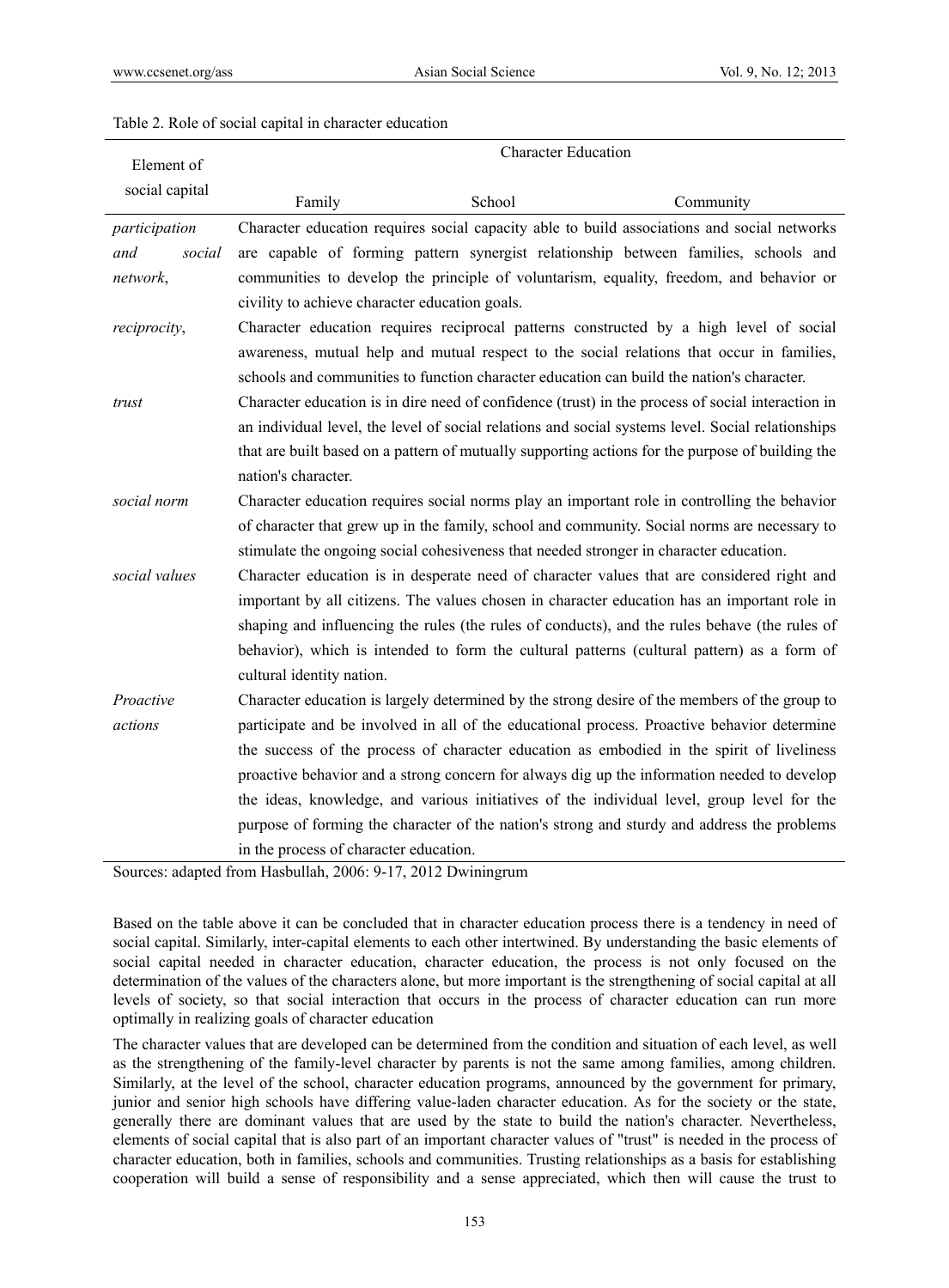provide the trust, so the reciprocal (reciprocal trust). This relationship is crucial to success in the process of character education. Similarly, a relationship of trust with the people we know, but that trust is the belief in the social structure known as (thin trust) is indispensable for the development of the nation's character. To build the nation's character takes a relatively long time and trust is maintained. Therefore we agree with Fukuyama that building trust takes a very long time, but it is often easier it is destroyed. When a society experiences mutual distrust (distrust), then build cooperation and arrangements difficult to realize (Fukuyuma, 2007, 2007:47-42). That is, in this context maintaining trust in the life of the state is in need of strong social capital is able to move an important component in the education of character. Similarly, in a nation of character education in the perspective of social capital will not be stuck formality and dominance of state policy, but provides an opportunity for people to explore the values of local knowledge as a dynamic social force in the face of social-cultural change.

## **6. Conclusions**

Functions of character education do not meet the government's plan which led to some of the nation's woes. Character education process should be carried out continuously both dynamic and sustainable in social life.

Crisis of national character are still happening in the life of the global community. Crisis requires character education character performed by all levels of society. Schools have an important role in strengthening social capital very educational character of the nation. Values required in character education contextually determined in accordance with the conditions of learners.

Character education successfully with optimal if it is supported by social capital. Strengthening social capital is done by strengthening the elements of social capital that is tailored to the purpose and function of character education. The elements of social capital that is needed in character education are (a) participation and social networks, (b) reciprocity, (c) trust, (d) social norm, (e) social value, and (f) proactive action is determined by the success of character education power of the elements of social capital are owned by families, schools and communities to develop social capital bridging.

Social capital in the national character education will reduce state uniformity in character education, but it will give people the opportunity to develop the values of local wisdom as part of the power of social capital is a dynamic form of social energy. Socialization and internationalization of character values must be sustainable in the family, school, and society as a force of social capital.

#### **References**

Baron, S. D. (2000). *Social Capital:Critical Perspective*. New York: Oxford University.

Castiglione, D. (2008). *The Handbook of Social Capital*. New York: Oxford University Press.

- Dwiningrum, S. I. A. (2010a). *A Holistic Approach to Overcome Crisis and Contextual Character in Indonesia.*  In Horizons Education, Yogyakarya, UNY, May 2010, Th. XXIX, Anniversary Special Edition. ("Pendekatan Holistik dan Kontekstual dalam Mengatasi Krisis Karakter di Indonesia", dalam *Cakrawala Pendidikan*, Yogyakarya, UNY, Mei 2010, Th. XXIX, Edisi Khusus Dies Natalis.)
- Dwiningrum, S. I. A. (2010b). *Model Development Learning Holistic Approach and Contextual In Character Education in High School.* Research Report, State University of Yogyakarta. ("Pengembangan Model Pembelajaran Dengan Pendekatan Holistik dan Kontekstual Dalam Pendidikan Karakter di SMA", *Laporan Hasil Penelitian,* Universitas Negeri Yogyakarta.)
- Dwiningrum, S. I. A. (2010c). *Implementation of Character Education in ISBD with Problem Solving Approach.*  Research Report, State University of Yogyakarta. ("Implementasi Pendidikan Karakter Pada ISBD dengan Pendekatan Pemecahan Masalah, *Laporan Hasil Penelitian,* Universitas Negeri Yogyakarta.)
- Dwiningrum, S. I. A. (2011). *Character Education Strategy Course in Sociology Anthropology with Problem Solving Approach.* Research Report, State University of Yogyakarta. ("Strategi Pendidikan Karakter Dalam Matakuliah Sosiologi Antropologi Dengan Pendekatan Pemecahan Masalah, *Laporan Hasil Penelitian,*  Universitas Negeri Yogyakarta.)
- Dwiningrum, S. I. A. (2012a). *Reconstruction of Education and Strengthening Social Capital, National Seminar Proceding.* (Rekontruksi Pendidikan dan Penguatan Modal Sosial, Proceding Seminar Nasional.)
- Dwiningrum, S. I. A. (2012b). *The idea of Social Capital Development in Disaster Prone Areas in Quality Improvement Schools.* Research Report, State University of Yogyakarta. ("Ide Pengembangan Modal Sosial Pada Daerah Rawan Bencana Dalam Perbaikan Mutu Sekolah". *Laporan Hasil Penelitian,* Universitas Negeri Yogyakarta).